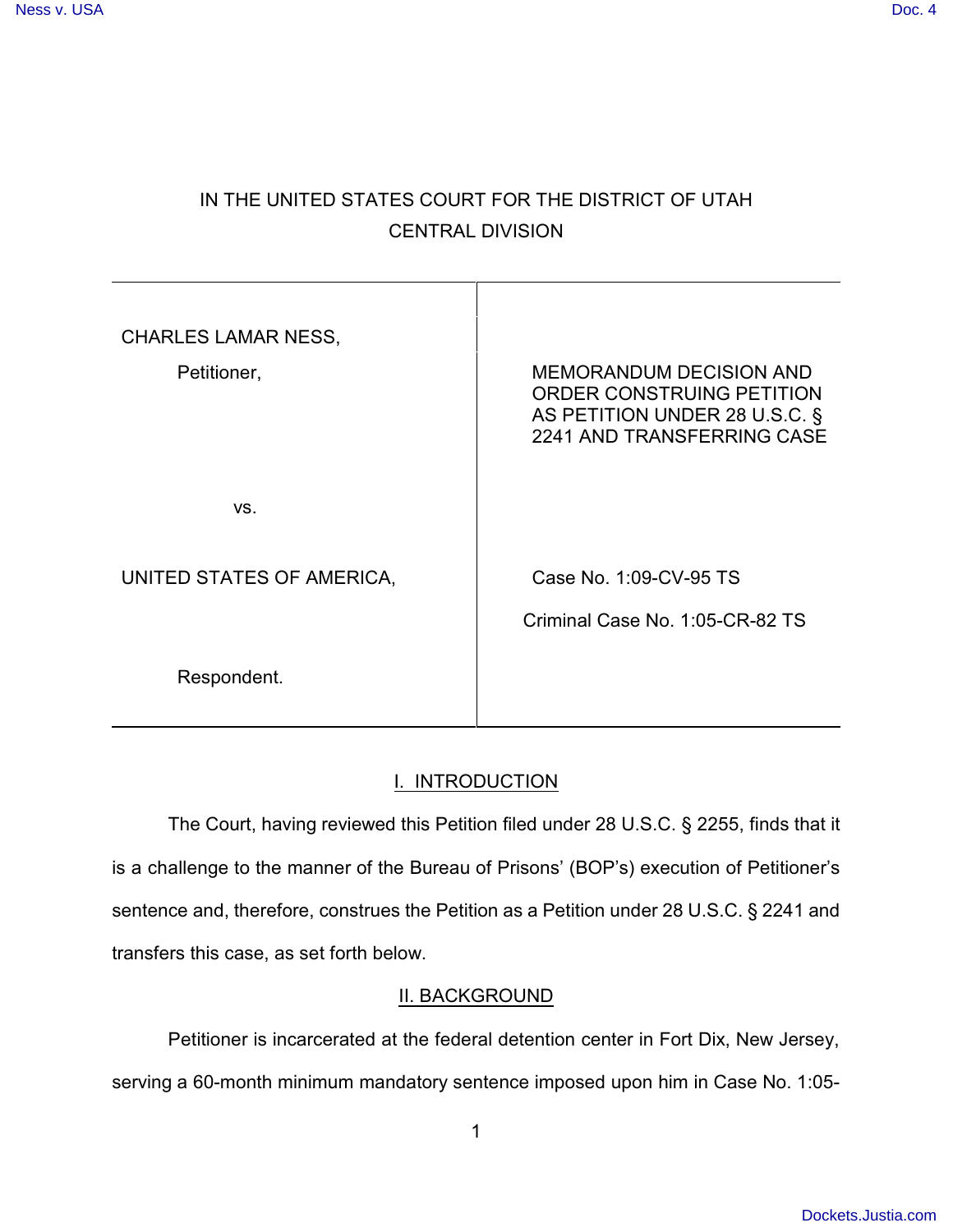CR-82 TS. The sentence was imposed on December 13, 2005. Defendant did not file a direct appeal, and therefore, the one-year period in which to file a Motion under §2255 expired on December 13, 2006. On July 7, 2009, Petitioner filed the instant case, pursuant to 28 U.S.C. § 2255, alleging that the BOP did not properly credit his time served in state custody against his federal sentence.

#### III. DISCUSSION

The Court notes that it appears that this case is filed after the expiration of the oneyear period in which to file a Motion under §2255. However, the Court need not address Petitioner's arguments regarding tolling the statute of limitations for § 2255 because, as discussed below, the Court finds that the present Petition is properly a petition under §2241.

Petitioner argues that the BOP originally credited his time served in a county jail against his federal sentence, but subsequently changed its calculation to delete those days because they had been credited against his state sentence. Petitioner contends that the BOP's recalculation is in violation of federal law, his Judgment and Commitment,<sup>1</sup> and his due process rights.

The Court finds that this case is properly brought pursuant to § 2241, not § 2255. Motions under § 2255 are the proper vehicle to challenge the validity of the Petitioner's conviction and sentence and are properly brought in the district where Petitioner was sentenced. However, in the present case, Petitioner does not challenge the validity of his

<sup>&</sup>lt;sup>1</sup>Docket No. 40 in Criminal Case No. 1:05-CR-82 TS.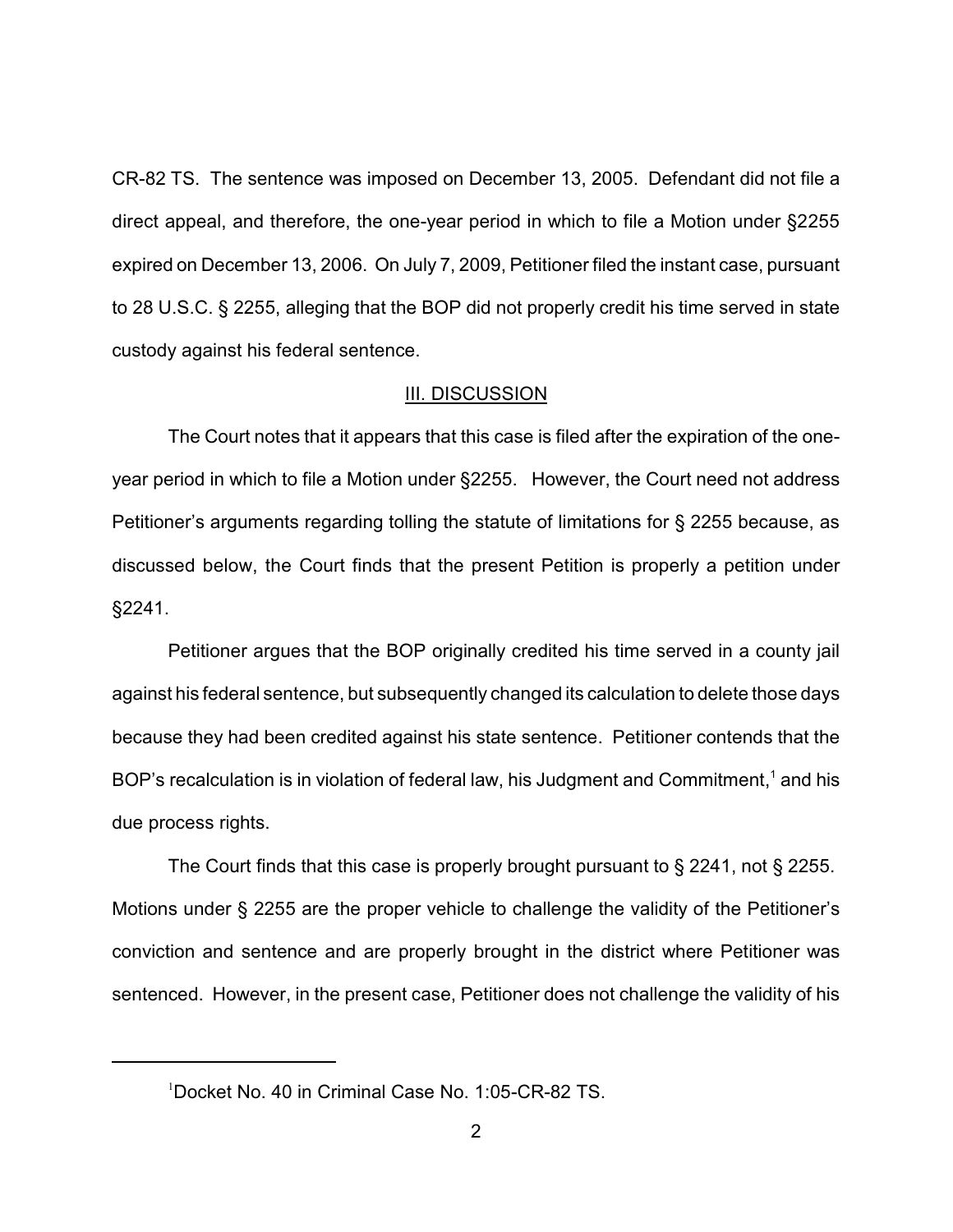federal conviction or sentence, but to what credit he should receive against that federal sentence for time spent in state custody. That is a matter of the execution of the sentence.<sup>2</sup> "[A] challenge to the execution of a sentence should be brought under 28 U.S.C. § 2241.<sup>3</sup> Section 2241(a) provides that a "[w]rit[] of habeas corpus may be granted by [one of the federal courts] *within their respective jurisdictions*.<sup>"4</sup> Thus, a petition under § 2241 attacking the execution of a sentence "*must be filed in the district where the prisoner is confined.*"<sup>5</sup> Thus, § 2241 is clear that the relief sought by Petitioner must be sought in the District wherein he is detained – in this case, the District of New Jersey. Because the relief sought must be brought in the district where Petitioner is confined, the Court does not have jurisdiction to address the merits of his claims, including his unsupported allegation that his federal sentence was to be served concurrently.

Section 2241 provides that, if a petition is brought outside of the jurisdiction "wherein the restraint complained of is had," the Court "may transfer the application for hearing and determination to the district court having jurisdiction to entertain it."<sup>6</sup>

 $628$  U.S.C. § 2241(b).

*Binford v. United States*, 436 F.3d 1252 1253 n.2 (10th Cir. 2006) (noting that 2 petitioner conceded that district court correctly construed his §2255 challenge to the BOP's failure to award credit for time served for time spent in state custody as a petition under §2241).

*Davis v. Roberts*, 425 F.3d 830, 833 (10th Cir. 2005) (quoting *Bradshaw v.* <sup>3</sup> *Story*, 86 F.3d 164, 166 (10th Cir. 1996) ("A petition under 28 U.S.C. § 2241 attacks the execution of a sentence rather than its validity....").

 $428$  U.S.C. § 2241 (emphasis added).

*Bradshaw*, 86 F.3d at 166 (emphasis added). <sup>5</sup>